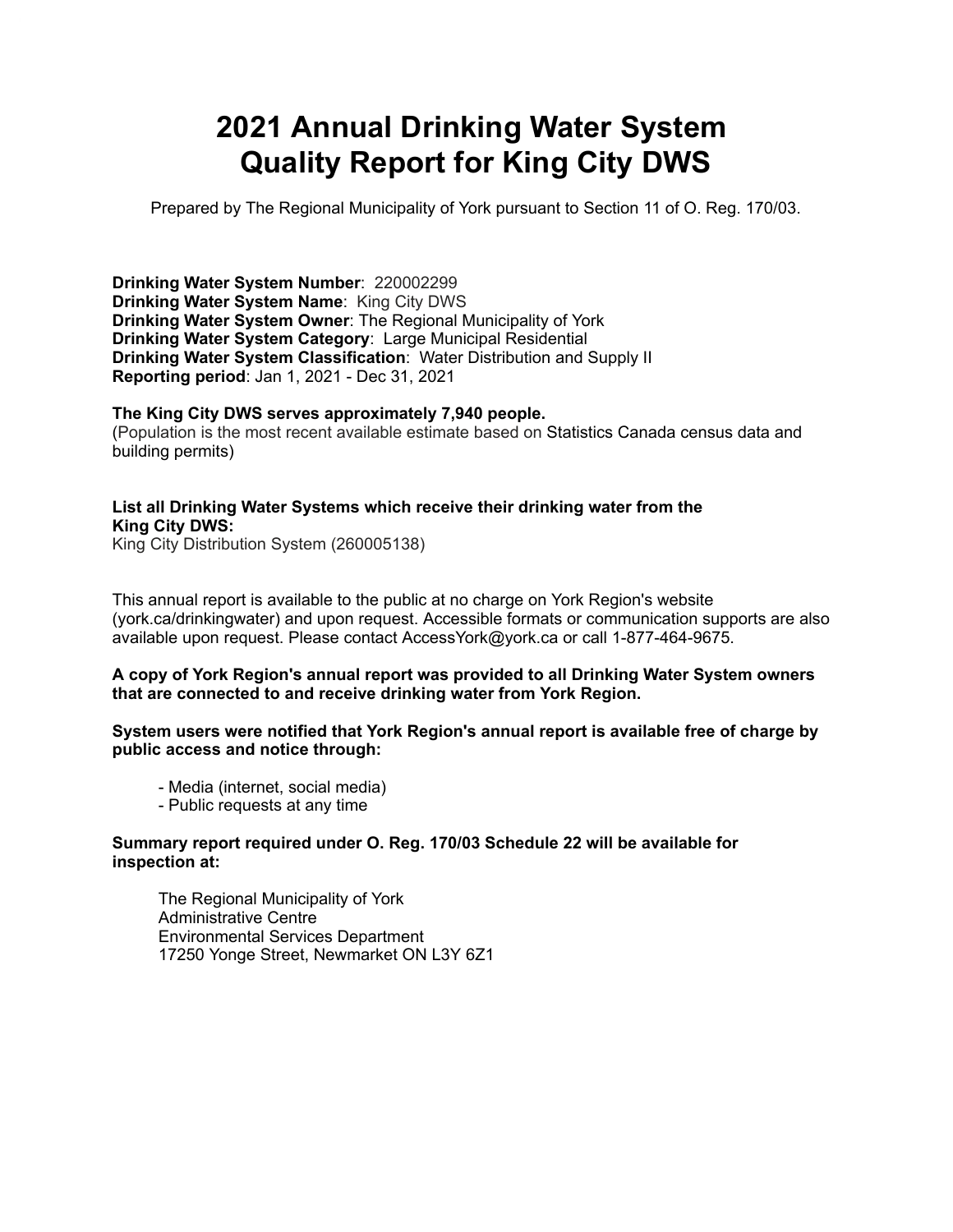### Description of the King City DWS

#### **Introduction**

 King City is a community in south-eastern King Township. King City DWS provides water from Lake Ontario through the York DWS. Two wells are maintained as an emergency backup water source. York Region operates the water supply, and King Township maintains and distributes water to users. The Province governs York Region's operations with Acts and Regulations, a Permit to Take Water, a Municipal Drinking Water License and an operating Permit. Lake Ontario water is purchased with supply agreements.

#### **Raw water source**

**Groundwater** 

#### **Profile of water in distribution system**

Blended - Lake and Groundwater

#### **Water treatment description**

 King City DWS includes two wells, one pumping station, and two storage facilities. If the wells are used for supply, chlorine provides disinfection, and chloramine provides a secondary residual. Sodium silicate is added to sequester naturally occurring iron and manganese. The backup wells and treatment are tested regularly to ensure safety and performance. Storage facilities hold treated water and maintain pressure. Operators test the water and inspect the process. Online analyzers continuously monitor treatment and water flow. When analyzers detect a significant process or water quality issue, the system automatically pauses operation until an operator takes action.

#### **List of water treatment chemicals used in this system**

 Water in King City comes pre-treated from the York DWS. Well facilities were not run for supply, but can apply chlorine (gas) and ammonia solution for chloramination, and sodium silicate. Treatment systems and well performance are tested regularly in case they are ever needed for backup capacity.

#### **Brief description and breakdown of monetary expenses incurred**

 \$302,346 for treatment facility upgrades, elevated tank repairs and upgrades, well rehabilitation and maintenance, general maintenance and repairs.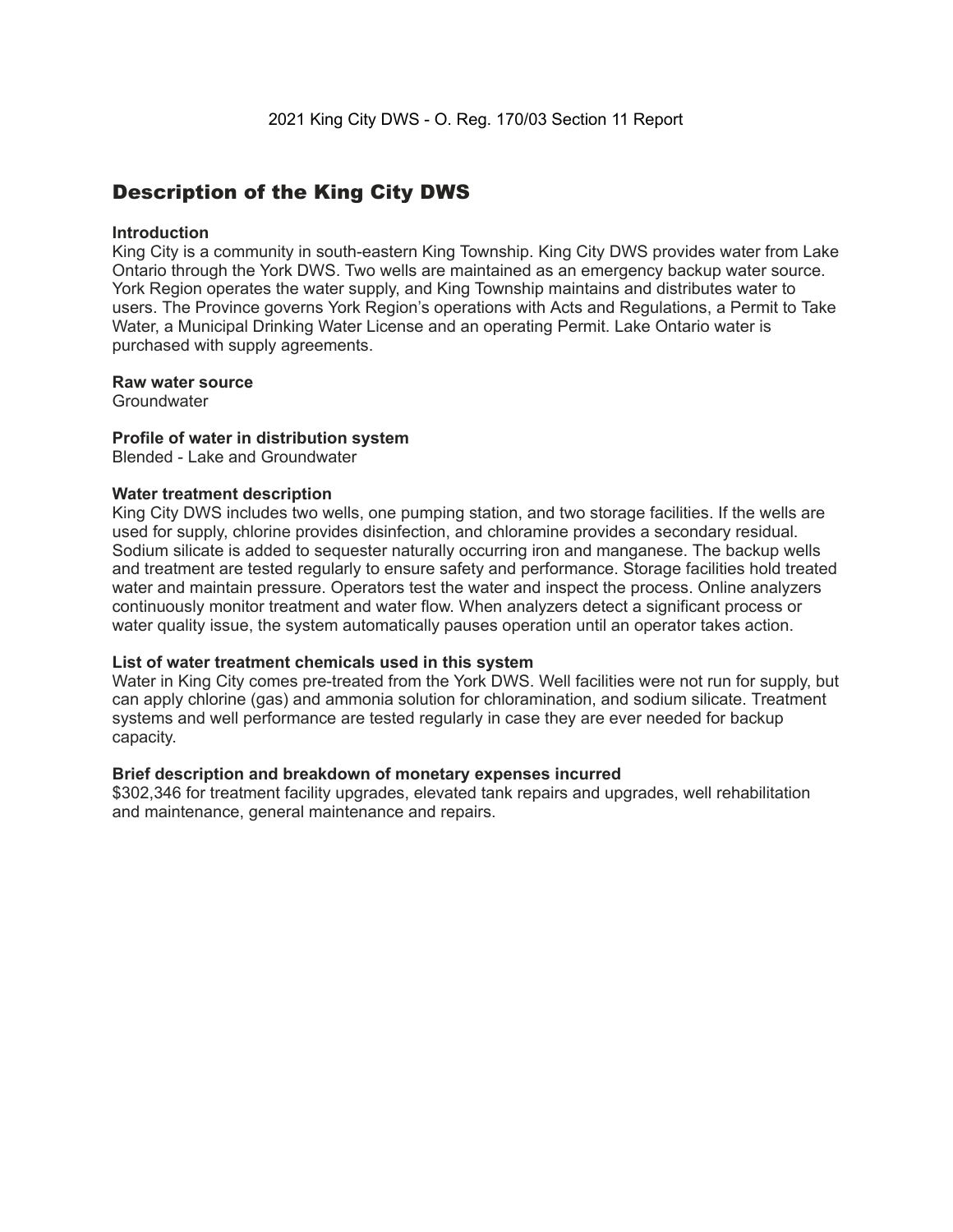2021 King City DWS - O. Reg. 170/03 Section 11 Report

### **Notices submitted under Section 18(1) of the** *Safe Drinking Water Act* **or Section 16-4 of O. Reg. 170/03 and reported to MECP Spills Action Centre**

Not Applicable Intentionally blank. No notices were submitted for this report period.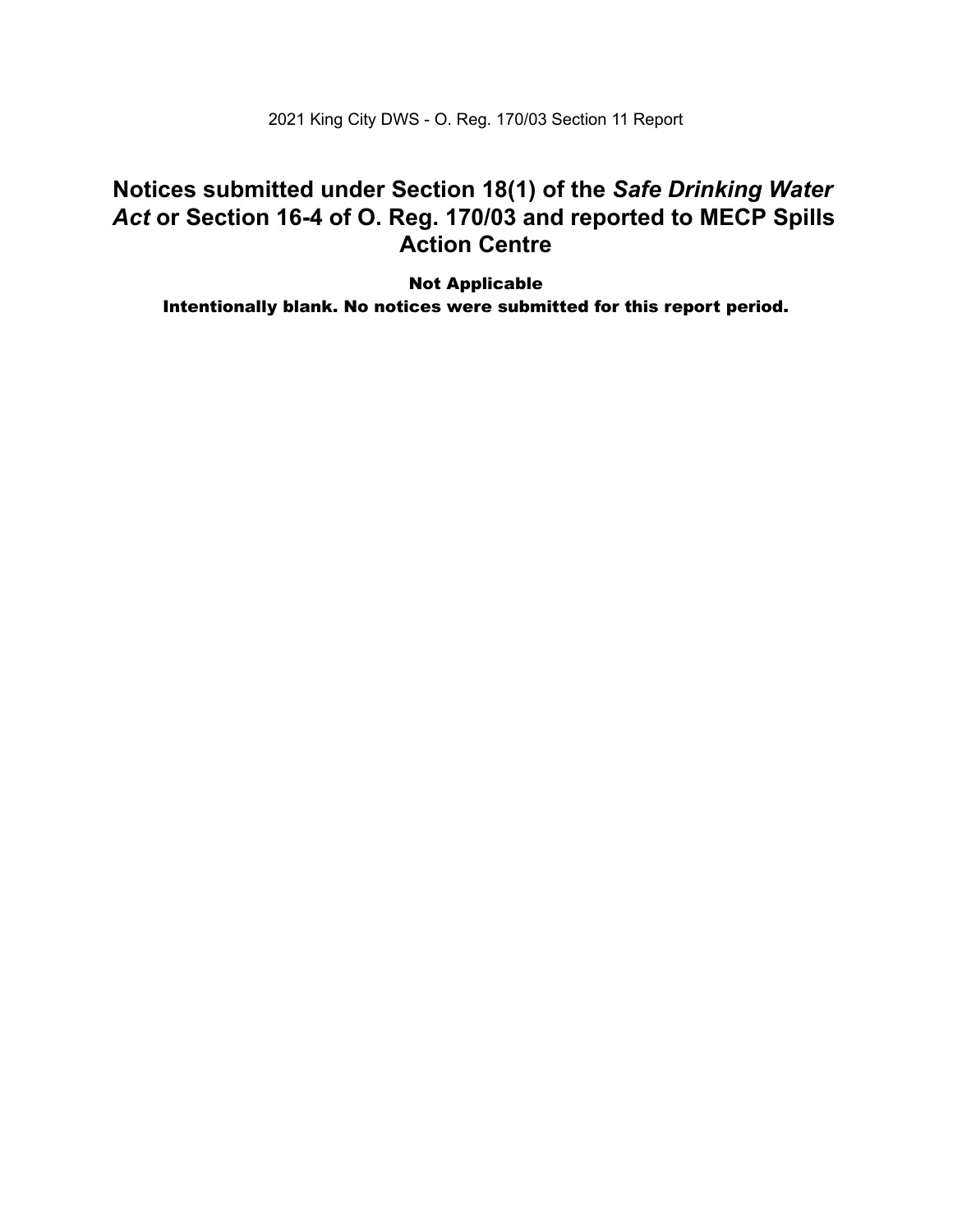2021 King City DWS - O. Reg. 170/03 Section 11 Report

### Microbiological testing completed under Schedule 10 of O. Reg. 170/03

For additional distribution samples collected under Schedule 10, refer to the local municipality.

| <b>Test Parameter</b>  | <b>Sample Source</b> | <b>Count of Samples</b> | <b>Count of Presence</b> |
|------------------------|----------------------|-------------------------|--------------------------|
| E. Coli                | Raw                  | 102                     |                          |
| <b>Total Coliforms</b> | Raw                  | 102 <sub>1</sub>        |                          |

Note: no treated results are available for the reporting period as the wells were not operational.

## Operational testing completed under Schedule 7 of O. Reg. 170/03 during this reporting period

| <b>Test Parameter</b>    | <b>Test Unit</b> | No. of<br>Samples <sup>1</sup> | <b>Average</b> | <b>Minimum</b> | <b>Maximum</b> |
|--------------------------|------------------|--------------------------------|----------------|----------------|----------------|
| <b>Combined Chlorine</b> | mg/L             | 8.760                          | 1.97           | 0.00           | 3.11           |

<sup>1</sup> 8,760 is used as the number of samples for continuous analyzers.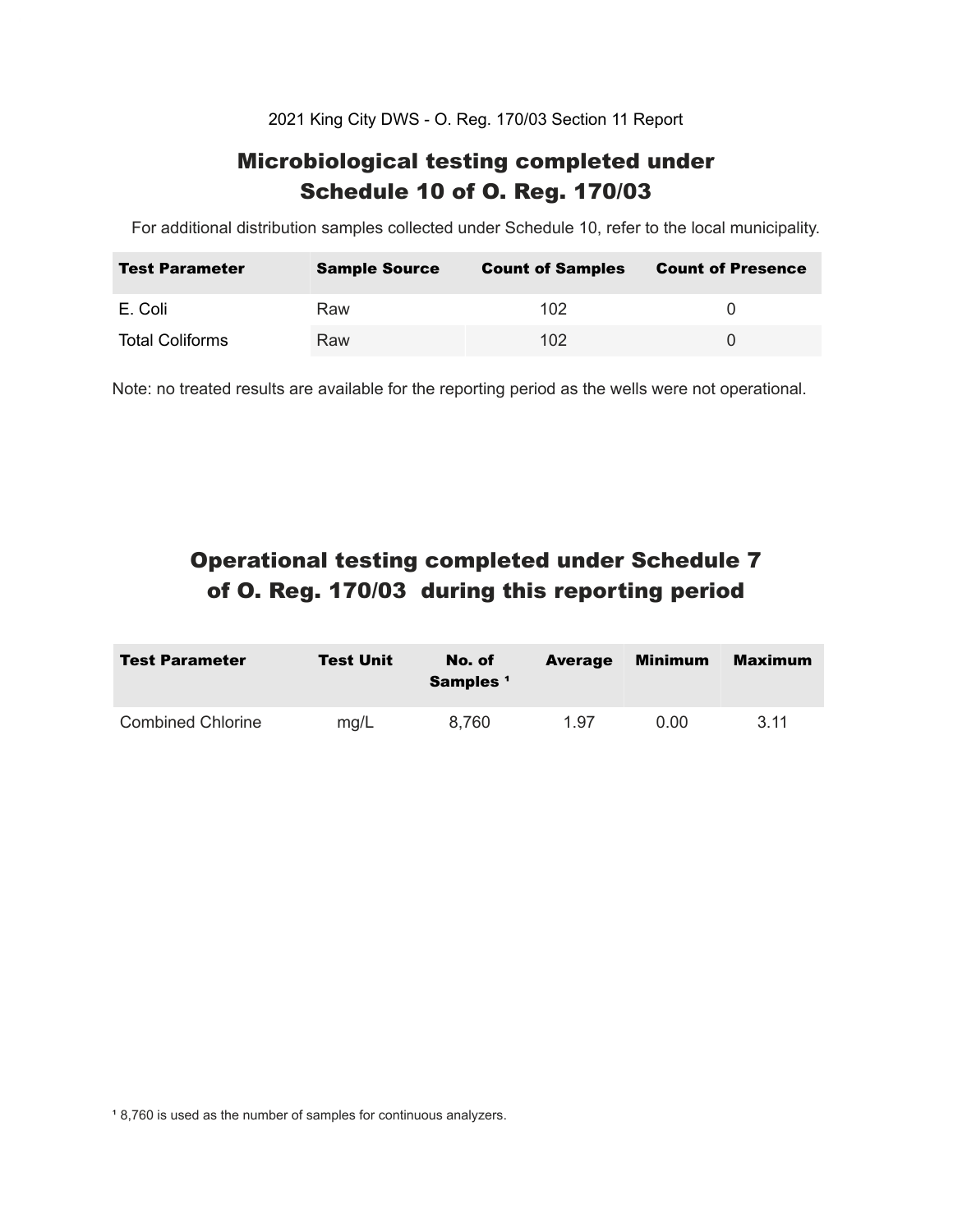## Summary of testing pursuant to Schedule 13 of O. Reg. 170/03 and sampling carried out in accordance with the requirement of an approval, order or other legal instrument

 Values with a less than sign ("<") indicate that the test result is below the method detection limit from the accredited laboratory (i.e. non-detect). Average results include values which were returned as non-detect (i.e. the "<" is omitted) and are rounded to three decimals. For a complete set of results, see the open dataset available at york.ca/drinkingwater.

| Test Parameter <sup>23</sup> | <b>Test Unit</b> | No. of<br>Samples <sup>1</sup> | <b>Average</b> | <b>Minimum</b> | <b>Maximum</b> |
|------------------------------|------------------|--------------------------------|----------------|----------------|----------------|
| Fluoride                     | mg/L             | 7                              | 0.576          | 0.47           | 0.66           |
| Haloacetic Acids             | ug/L             | 7                              | 8.000          | <8             | 8              |
| <b>Nitrate</b>               | mg/L             | 7                              | 0.500          | < 0.50         | < 0.50         |
| <b>Nitrite</b>               | mg/L             | 7                              | 0.050          | < 0.05         | < 0.05         |
| Sodium                       | mg/L             | 1                              | 19,900         | 19.90          | 19.90          |
| Trihalomethanes              | ug/L             | 9                              | 20.079         | 14.80          | 23.60          |

 \*Lead testing under Schedule 15.1 is conducted by the local municipality - refer to local municipality reports for results. York Region occasionally collects samples tested for lead for non-regulatory research purposes.

<sup>1</sup>8,760 is used as the number of samples for continuous analyzers.

 $\mathrm{^2}$  The Average for Haloacetic Acids and Trihalomethanes is calculated as the running annual average of quarterly results in accordance with O. Reg 170/03. The Minimum and Maximum values reflect individual test results.

<sup>3</sup> Where sampling for 'N-Nitrosodimethylamine (NDMA)' is required, locations were selected to represent the farthest points in the distribution system. For York DWS and sub-systems, representative sample locations were selected from across the interconnected sub-systems, therefore not all sub-systems were chosen for NDMA sampling.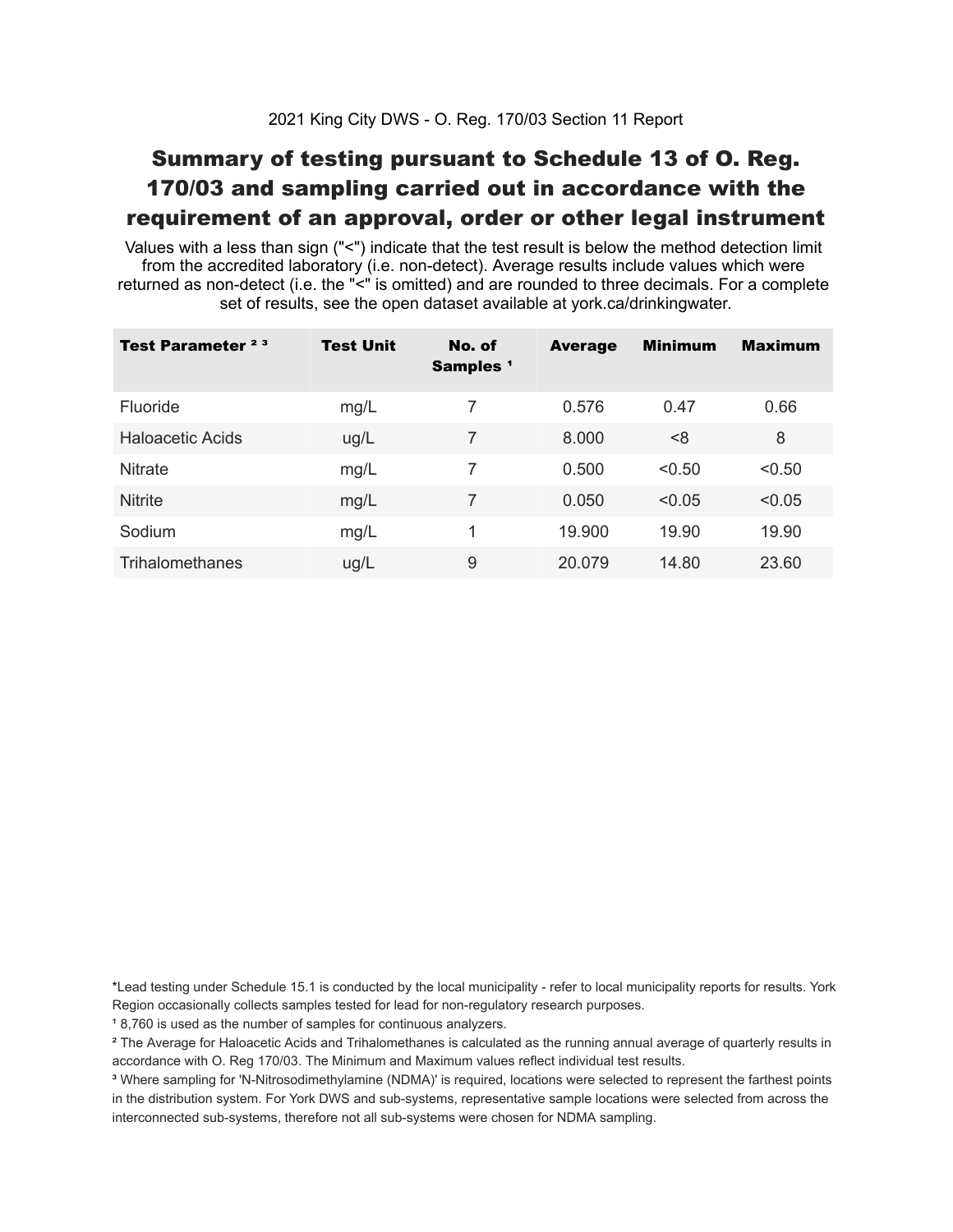### Organic and inorganic parameter(s), from Schedule 23 and 24, that exceeded half the standard prescribed in Schedule 2 of O. Reg. 169/03 Ontario Drinking Water Quality Standards

 Intentionally blank. There were no applicable test results. Not Applicable

### Summary of inorganic parameters tested pursuant to Schedule 23 of O. Reg. 170/03

 Values with a less than sign ("<") indicate that the test result is below the method detection limit from the accredited laboratory (i.e. non-detect). Average results include values which were returned as non-detect and are rounded to four decimals. For a complete set of results, see the open dataset available at york.ca/drinkingwater.

| Test Parameter | <b>Test Unit</b> | No. of<br><b>Samples</b> | <b>Average</b> | <b>Minimum</b> | <b>Maximum</b> | <b>ODWS</b><br>Limit |
|----------------|------------------|--------------------------|----------------|----------------|----------------|----------------------|
| Antimony       | mg/L             | 1                        | 0.0005         | < 0.0005       | < 0.0005       | 0.0060               |
| Arsenic        | mg/L             | 1                        | 0.0007         | 0.0007         | 0.0007         | 0.01                 |
| <b>Barium</b>  | mg/L             | 1                        | 0.0201         | 0.0201         | 0.0201         | 1                    |
| <b>Boron</b>   | mg/L             | 1                        | 0.0280         | 0.0280         | 0.0280         | 5                    |
| Cadmium        | mg/L             | 1                        | 0.0005         | < 0.0005       | < 0.0005       | 0.0050               |
| Chromium       | mg/L             | 1                        | 0.0005         | < 0.0005       | < 0.0005       | 0.05                 |
| Mercury        | ug/L             | 1                        | 0.0500         | < 0.05         | < 0.05         | 1                    |
| Selenium       | mg/L             | 1                        | 0.0005         | < 0.0005       | < 0.0005       | 0.05                 |
| Uranium        | mg/L             | 1                        | 0.0005         | < 0.0005       | < 0.0005       | 0.02                 |